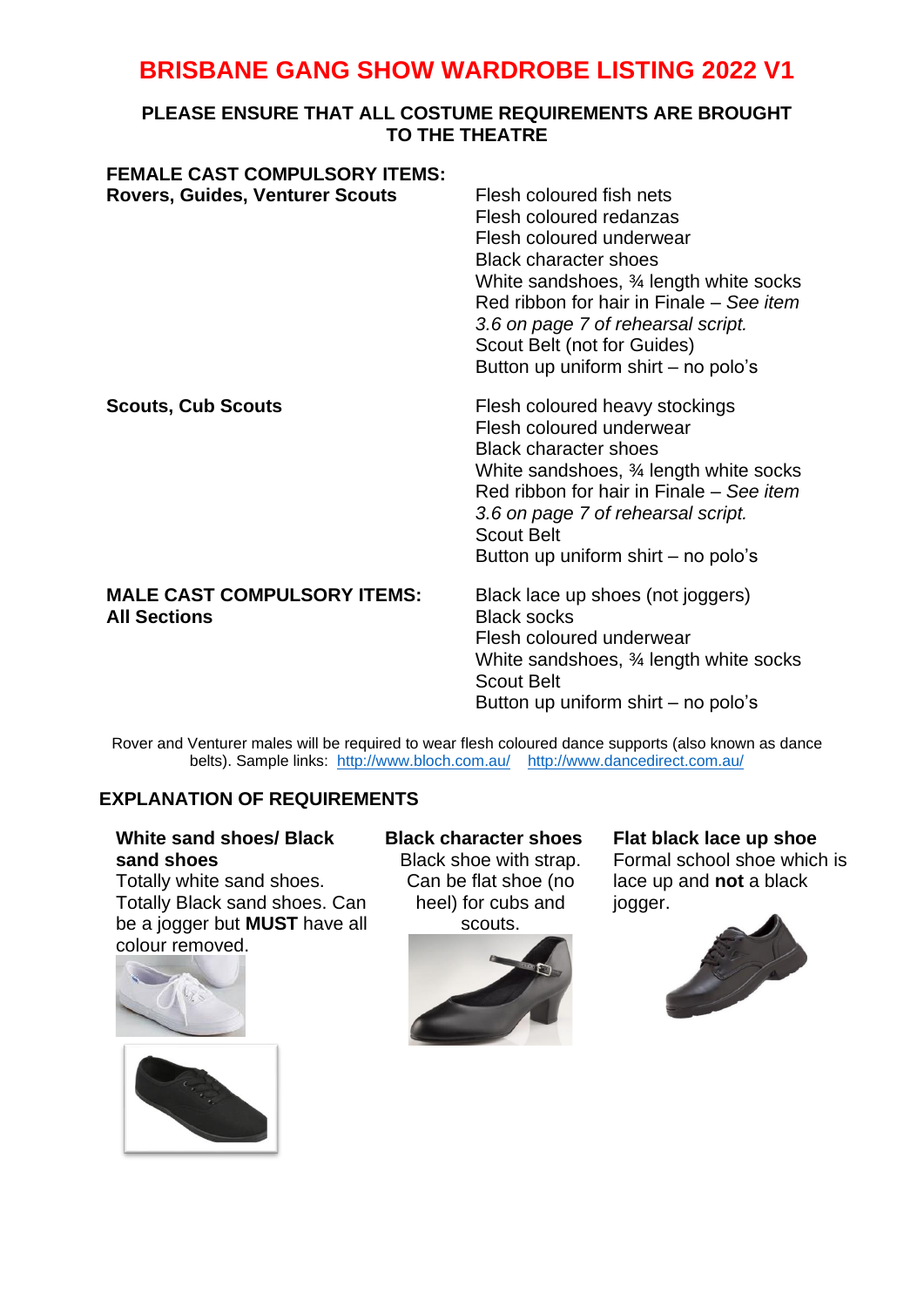**Please use a 'milk crate' size box for your costumes and accessories, space is limited in the change rooms – a small box is essential so everyone can fit their gear in please.** 

| <b>Item Name</b>                                                                                                  | <b>Costume requirements</b>                                                                                                                                                                                                                                                                                                                                                                                                                                                                                                                     |
|-------------------------------------------------------------------------------------------------------------------|-------------------------------------------------------------------------------------------------------------------------------------------------------------------------------------------------------------------------------------------------------------------------------------------------------------------------------------------------------------------------------------------------------------------------------------------------------------------------------------------------------------------------------------------------|
| <b>Opening</b><br><b>Come Alive</b><br><b>ADORE Room</b><br><b>Sketch</b><br>It Must be<br>Believed to be<br>seen | Architect - Black dress shoes, Black socks<br>Architect Assistants - Black characters<br>Different worlds TBC (Sea, Space, Heroes/ Villains,<br>$\bullet$<br>Monsters, Camelot, Weather, Candyland<br>General Visitors – Self dress bottom (jeans – NO rips),<br>$\bullet$<br>White socks, White sandshoes                                                                                                                                                                                                                                      |
| <b>Space</b><br>Don't Stop me now<br><b>Sketch</b><br>Space Truckin'<br>Mean Green<br>Monster                     | Guests – Self dress – clothes you would wear on an<br>$\bullet$<br>excursion (jeans – NO rips, shirt, plain t shirt, chinos),<br>White sandshoes, White socks<br>Guards - Black dress shoes, Black socks<br>$\bullet$<br>Prisoners - White sandshoes, White socks<br>$\bullet$<br>Captain - Black dress shoes, Black socks<br>٠<br>Lieutenants - Black characters<br>$\bullet$<br>Crew / Passengers - (Pending on costume), Black<br>sandshoes, Black socks, White sandshoes, White socks<br>Green Monster - Black characters, Black jazz shoes |
| Camelot<br>Ease on Down the<br>Road                                                                               | Robin Hood / Little John - Black dress shoes, Black socks<br>$\bullet$<br>King & Queen - Black characters, Black dress shoes,<br>Black socks, Black jazz shoes<br>Merry Men - Black sandshoes, Black socks, Black boots<br>or Black jazz shoes<br>Knights - Maid Marion - Black characters, Black jazz<br>$\bullet$<br>shoes<br>Teenagers / Visitors – Self dress (Adventurer gear),<br>Appropriate footwear                                                                                                                                    |
| <b>Revolting Rhymes</b><br>The Boys<br>I want it all<br>Kryptonite                                                | Cast – (Pending on costume), Black sandshoes, Black<br>socks or White sandshoes, White socks<br>Cruella - Black characters<br>Villains - Black sandshoes, Black socks, Black characters,<br>Black jazz shoes                                                                                                                                                                                                                                                                                                                                    |
| <b>ADORE Room 1</b><br><b>Good Advice</b>                                                                         | Guests – As per opening (jeans – NO rips), White<br>sandshoes, White socks<br>Door holders - Black sandshoes, Black socks, Black jazz<br>shoes                                                                                                                                                                                                                                                                                                                                                                                                  |
| <b>Candyland</b>                                                                                                  | The Candyman- Black dress shoes, Black socks<br>Other Candyman- Black sandshoes, Black socks                                                                                                                                                                                                                                                                                                                                                                                                                                                    |

**Other specific item requirements follow on next page.**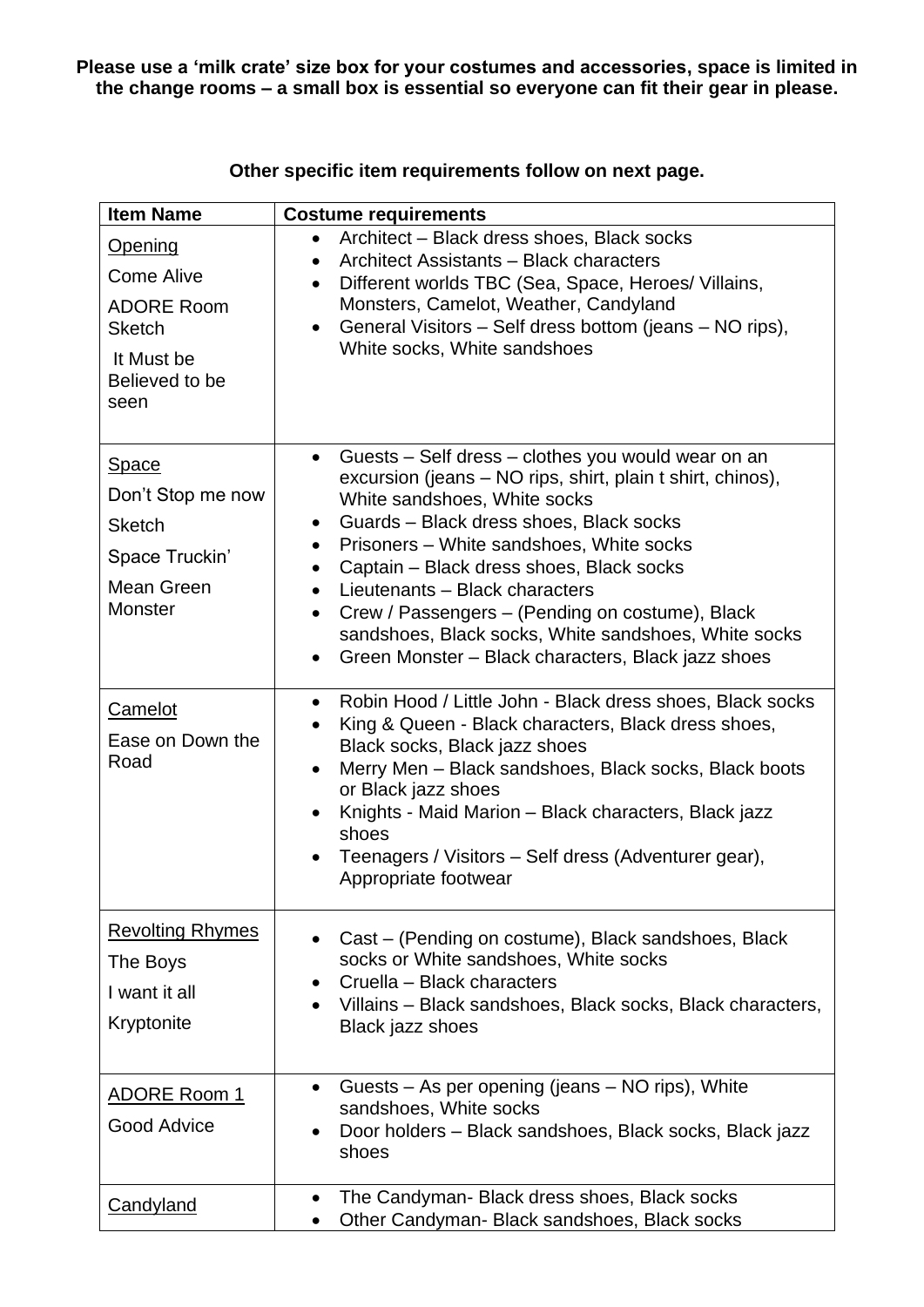| The Candy Man<br><b>Bubblegum</b><br>Lollipop                                                                                                            | Candyman People - Black Characters, Black dress shoes,<br>$\bullet$<br><b>Black socks</b><br>Visitors- Self dress- (Blue denim shorts- NO rips), White<br>$\bullet$<br>sandshoes, White socks<br>Lollipop people (under 15's) - (Pending on costume), Black<br>$\bullet$<br>characters, Black dress shoes, Black socks, White<br>sandshoes, White socks<br>Bubblegum dancers (over 15) - Black jazz shoes, Black<br>$\bullet$<br>sand shoes, Black socks                                                                                                                                                                                                                                                                                          |
|----------------------------------------------------------------------------------------------------------------------------------------------------------|---------------------------------------------------------------------------------------------------------------------------------------------------------------------------------------------------------------------------------------------------------------------------------------------------------------------------------------------------------------------------------------------------------------------------------------------------------------------------------------------------------------------------------------------------------------------------------------------------------------------------------------------------------------------------------------------------------------------------------------------------|
| <b>Technology</b><br><b>Sketch</b><br>Someone to You                                                                                                     | Sketch-<br>Girl on date – Self dress (Going out dress, - NO shoes<br>$\bullet$<br>strings straps, NO low plunge neckline) Blouse, Skirt,<br>Appropriate footwear.<br>Girlfriends - Self dress (A little more casual) (Dress - NO<br>$\bullet$<br>shoe string straps, No low plunge neckline) Blouse, Skirt,<br>Bottoms, Appropriate footwear.<br>Male on Date -Self dress (Chinos, Button up Shirt),<br>$\bullet$<br>Appropriate footwear<br>Male friends - Self dress (Jeans - NO rips), Casual shirt,<br>Appropriate footwear<br>Song -<br>Other Cast – Self dress – Suitable to dance in - (Dress<br>Shirt, Pants, Blouse, Skirts), (NO plunge necklines, NO<br>shoestring straps), Black characters, Black dress shoes,<br><b>Black socks</b> |
| <b>English</b><br><b>BA</b> in English<br><b>Sketch</b><br><b>ABC</b><br>Supercala                                                                       | BA in English -<br>• Tutor – Black dress shoes, Black socks<br>Sketch -<br>Sketch – Self dress – (NO plunge necklines, NO shoes<br>$\bullet$<br>string straps), depending on outfit - White socks, White<br>sandshoes, Back socks, Black sandshoes, Characters<br>Songs-<br>Cast – Self dress (Blue denim bottoms – NO rips – jeans,<br>overalls). White sandshoes, White socks                                                                                                                                                                                                                                                                                                                                                                   |
| <b>INTERVAL</b><br>Weather<br>Walking in the<br>Rain<br>Over the Rainbow/<br><b>Wonderful World</b><br>I can see clearly<br>now/Brighter than<br>the Sun | Walking in the Rain -<br>Over 15's- Self dress bottoms (Jeans – NO rips),<br>Gumboots, Yellow Rain Coat<br>Scouts/ Cubs - Self dress bottoms (Jeans - NO rips),<br>$\bullet$<br><b>Gumboots</b><br>Other songs-<br>Cast – Self dress (Blue denim jeans- NO rips, White tops –<br>Plain white t shirts, Blouses, Long sleeves), Appropriate<br>footwear.                                                                                                                                                                                                                                                                                                                                                                                           |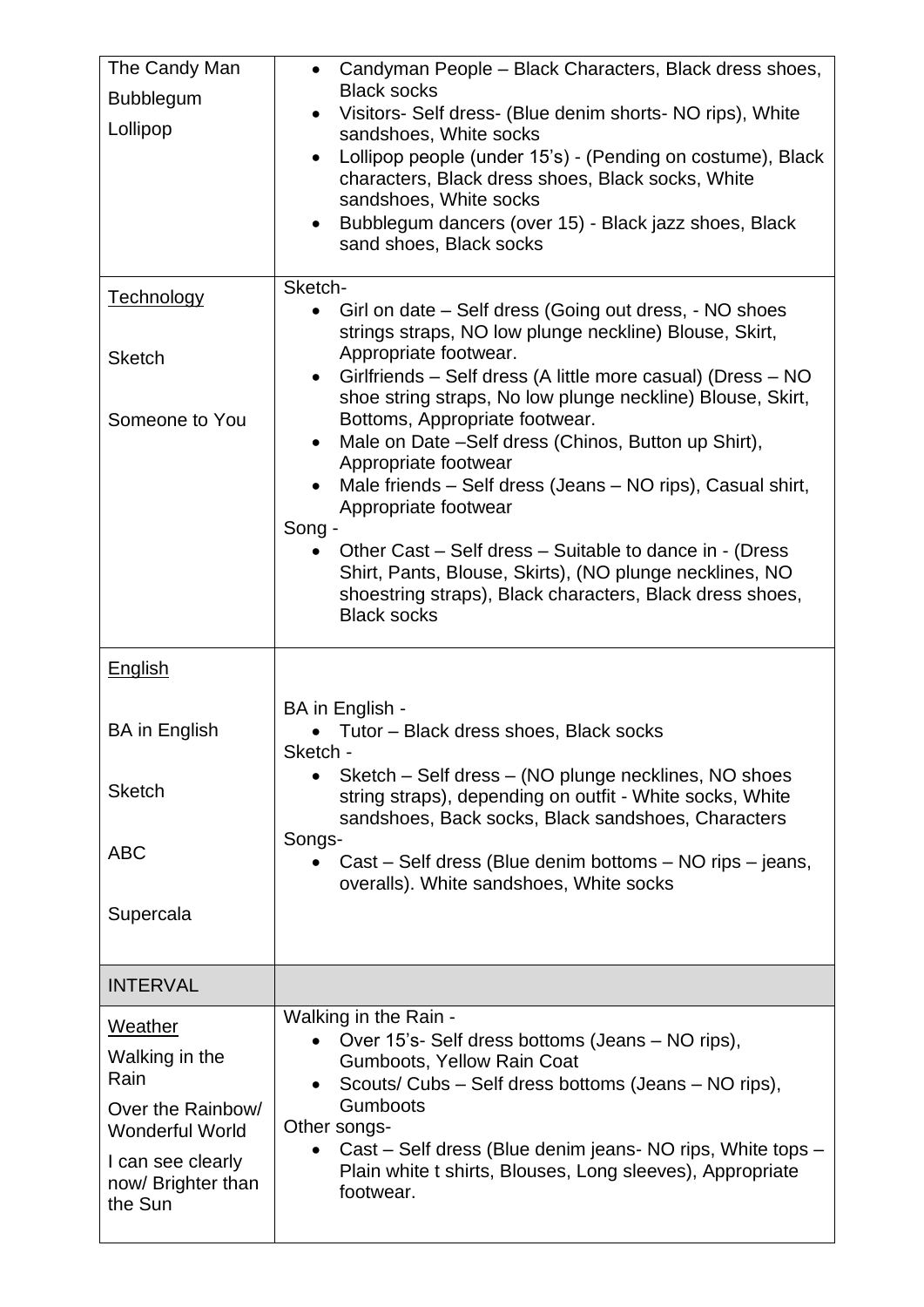| <b>ADORE Room 2</b><br>Dumb Things                                                   | Cast – Self dress (Casual / Goofy looking – Blouse done up<br>incorrectly, Hat worn sideways, Bandanas around leg),<br>Appropriate footwear                                                                                                                                                                       |
|--------------------------------------------------------------------------------------|-------------------------------------------------------------------------------------------------------------------------------------------------------------------------------------------------------------------------------------------------------------------------------------------------------------------|
| <u>Sea</u><br><b>Sketch</b><br><b>Salt Water</b><br>Wipe Out<br><b>Under the Sea</b> | Sketch -<br>Cast - Self dress (Blue denim jeans- NO rips, Cargo<br>pants), Appropriate footwear.<br>Other songs -<br>Cast-Black sandshoes, Black dress shoes, Black socks                                                                                                                                         |
| <b>ADORE Room 3</b><br><b>Sketch</b><br><b>Shooting Star</b>                         | Sketch -<br>Architect – As per previous sketch clothing<br>Architect Assistants- As per previous sketch clothing<br><b>Shooting Star-</b><br>Cast – Self dress – (Dresses – NO shoe string straps, low<br>plunge necklines, Tops, Skirts, Pants - NO denim),<br>Appropriate footwear.                             |
| <b>Monsters under</b><br>the Bed<br>Bump in the Night<br>Jump                        | People – Self dress - (Pyjamas- long bottoms, t-shirt tops,<br>$\bullet$<br>matching tops and bottoms)<br>Cast – Monster/ Dinosaur onesies – If you have one<br>Bring your own teddy                                                                                                                              |
| Underworld<br>Way down<br>Hadestown                                                  | Cast - Back sandshoes, Black socks, Black characters                                                                                                                                                                                                                                                              |
| Past/<br>Present/Future<br>Story of my Life<br><b>Sketch</b><br>Unbreakable          | Songs-<br>Cast – Self dress- (Mix and match of block colours of<br>Navy, White & Hot Pink - Pants, Skirts, Tops), White<br>sandshoes, White socks<br>Sketch-<br>Cast – as per previous sketch clothing                                                                                                            |
| Finale                                                                               | Full Scout/Guide uniform with dress button up shirts – NO polo<br>style scout uniforms. Uniform bottoms are provided by wardrobe<br>for all cast.<br>All Cubs, Scouts, Venturers & Rovers<br>Scout belt<br>Any 'event badges' need to come off e.g., AJ event, QLD<br>name tapes (unless you are part of the BYC) |